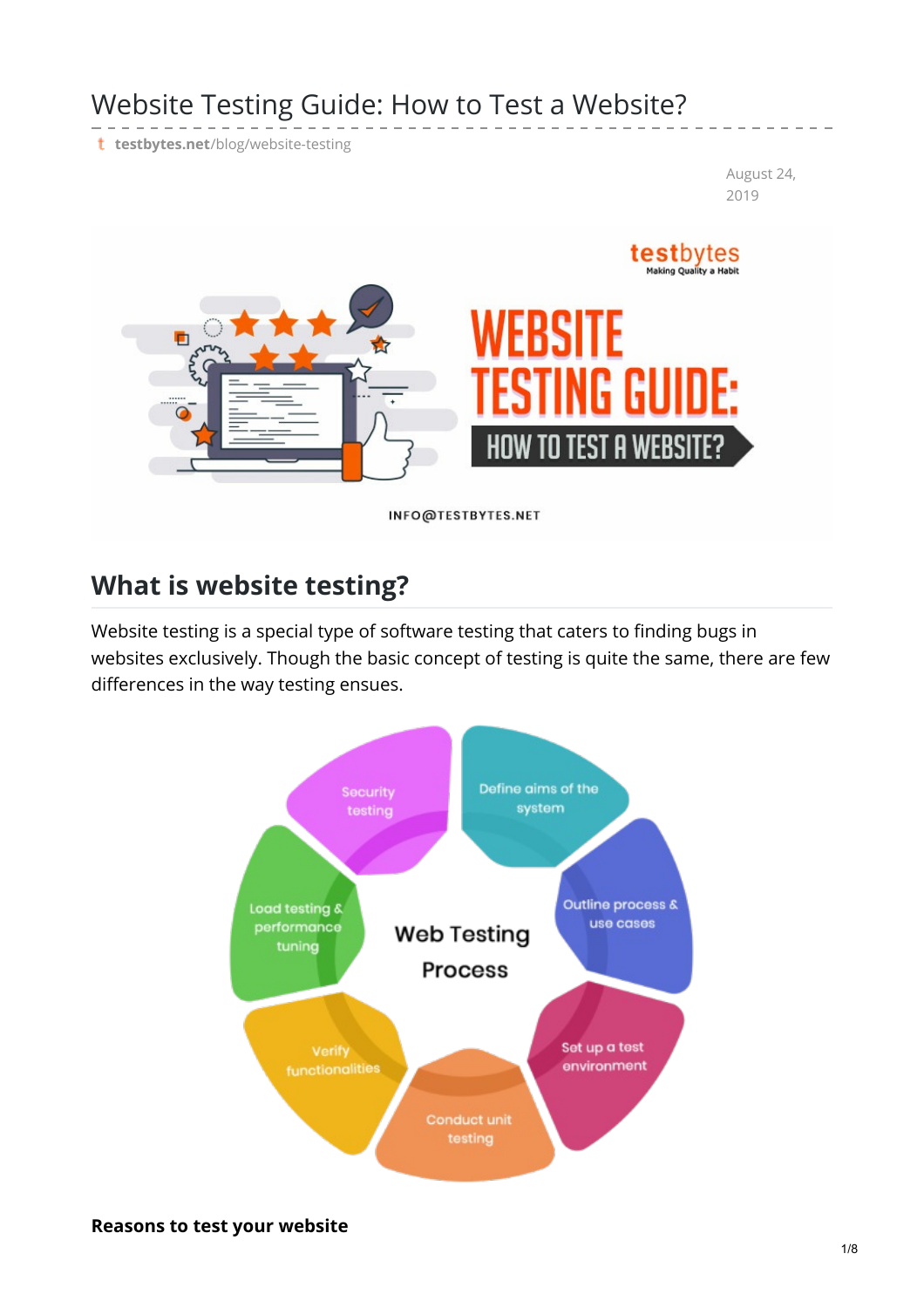Testing your website is very important and here are a few reasons to convince you about that:

- Websites can face several issues like broken links, search functions not operational, images not loading, forms not submitting properly, etc. To assure your website does not face any such issue, it is vital to conduct website testing on it.
- There are various browsers available in the market; your audiences might be using different ones. So it is very important to test that your website functions well on all the commonly used browsers.
- According to [Statista](https://www.statista.com/statistics/330695/number-of-smartphone-users-worldwide/), the number of mobile phone users is said to reach 4.68 billion by 2019. With such a large population using mobile devices, it is important to test that your website is well tuned to various mobile devices.
- Testing for web standard compliance is also very important as these sites are more user-friendly, more accessible and have more chances to rank higher on Google.
- Website testing helps in judging the accessibility of your website.
- It helps to test and monitor the performance of your website.
- Website testing can also help you improve your conversion rate through A/B or multivariate testing.
- SEO testing is another major part of website testing that helps your website rank higher on various search engines.
- Testing your website for proper Google Analytics installation can help you measure your guest's figures properly.
- Content testing of your website is another very important aspect of website testing.
- Security of your website is an important issue that is efficiently dealt with proper website security testing.

# **Website Testing Checklist**

Before you begin with your website testing, be ready with a checklist to not to miss on any part of it.

## **For Functional Testing**

- Check whether usable HTML is used or not.
- Validate different field like dropdowns, text boxes, check boxes, radio options, links, Combo box inputs, etc.
- Verify CSS (Cascading Style Sheet)
- Validate that internal links are appropriately linked to anticipated pages of your websites.
- Validate that internal links are appropriately linked to anticipated pages of external websites.
- Ensure the proper functioning of Email links.
- Validate that there are no broken links generated in your website.
- Validate that the web forms are consistent and hold the essential input and output controls. Also, validate that the data is properly captured.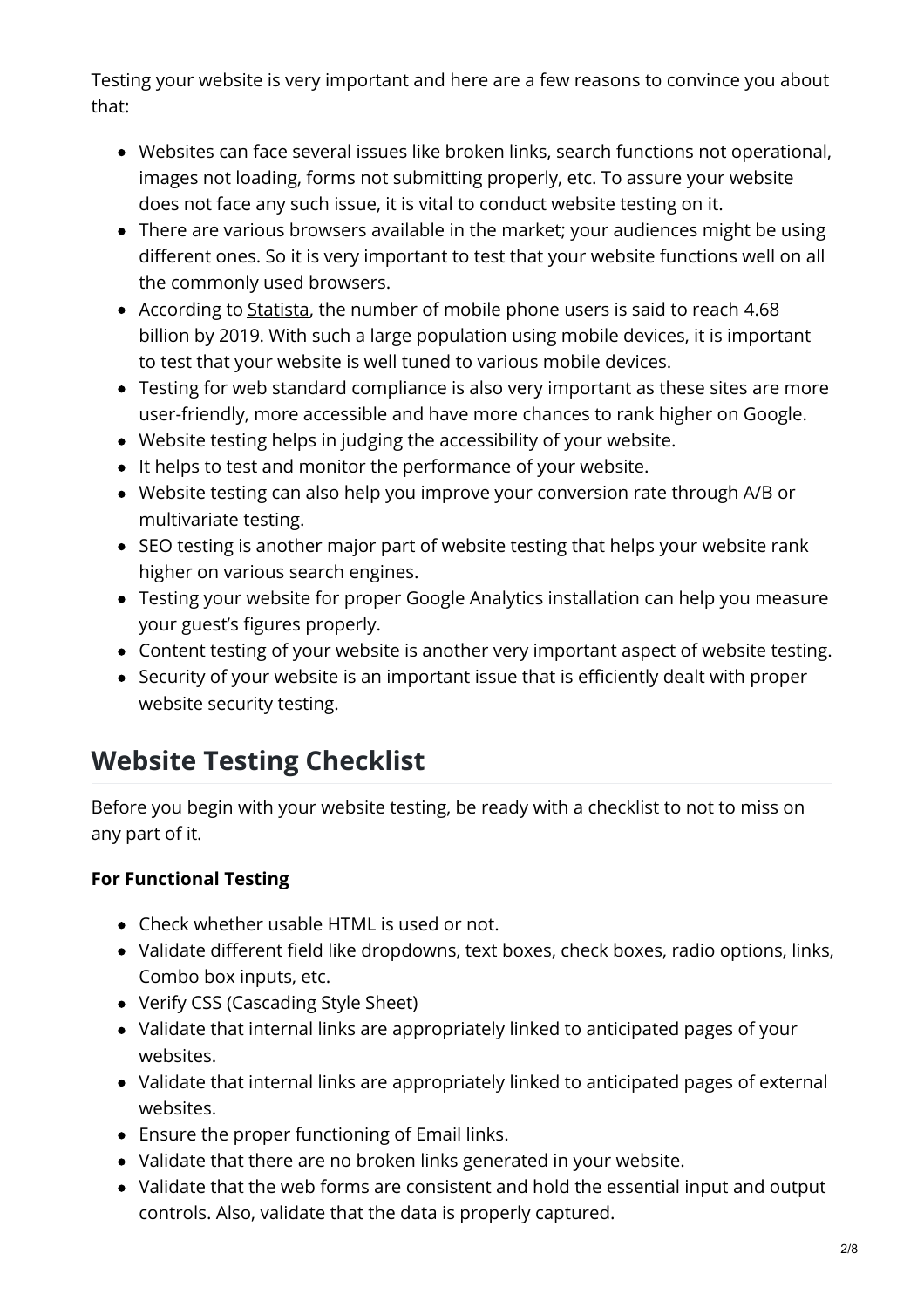- Validate the database for effective data processing.
- Cookie testing should not be missed for enhanced security of your users.
- Check your website for appropriate error messages
- make sure that the required and optional fields are properly handled.
- Counter-check the security measures for proper storing of sensitive data.

#### **For Performance Testing**

Test your website for attributes like Speed, Responsiveness, Stability, Scalability, etc. under various load conditions.

#### **For Web Usability Testing**

- Validate that Site Load-time is reasonable.
- Inspect font size and spacing between lines is easily readable by the users.
- Ensure the use of Flash & Add-ons.
- Validate the correct usage of ALT Tags for all images.
- In case of internal link breakage, the proper error message should be displayed.
- Check the correct placement of the website logo.
- Check tagline.
- Validate the contact details.
- Validate the navigation system is easy to understand for the users.
- Make sure that the navigation labels are clear and concise.
- Validate the correct usage of buttons and links for easy navigation.
- Validate that the company logo is linked with the home page. (Not mandatory, but is commonly practiced)
- Check the proper positioning and ease of usage of the search button
- Ensure that the heading is clear and descriptive
- Check the proper use of heading tags like H1, H2, etc.
- Validate that critical content is displayed in average screen resolution on the first.
- Make sure that steady usage of font styles and colours has been done across your website.
- Validate the use of user-friendly and meaningful keywords
- Validate that the title are meaningful and self-explanatory

#### **For Compatibility Testing**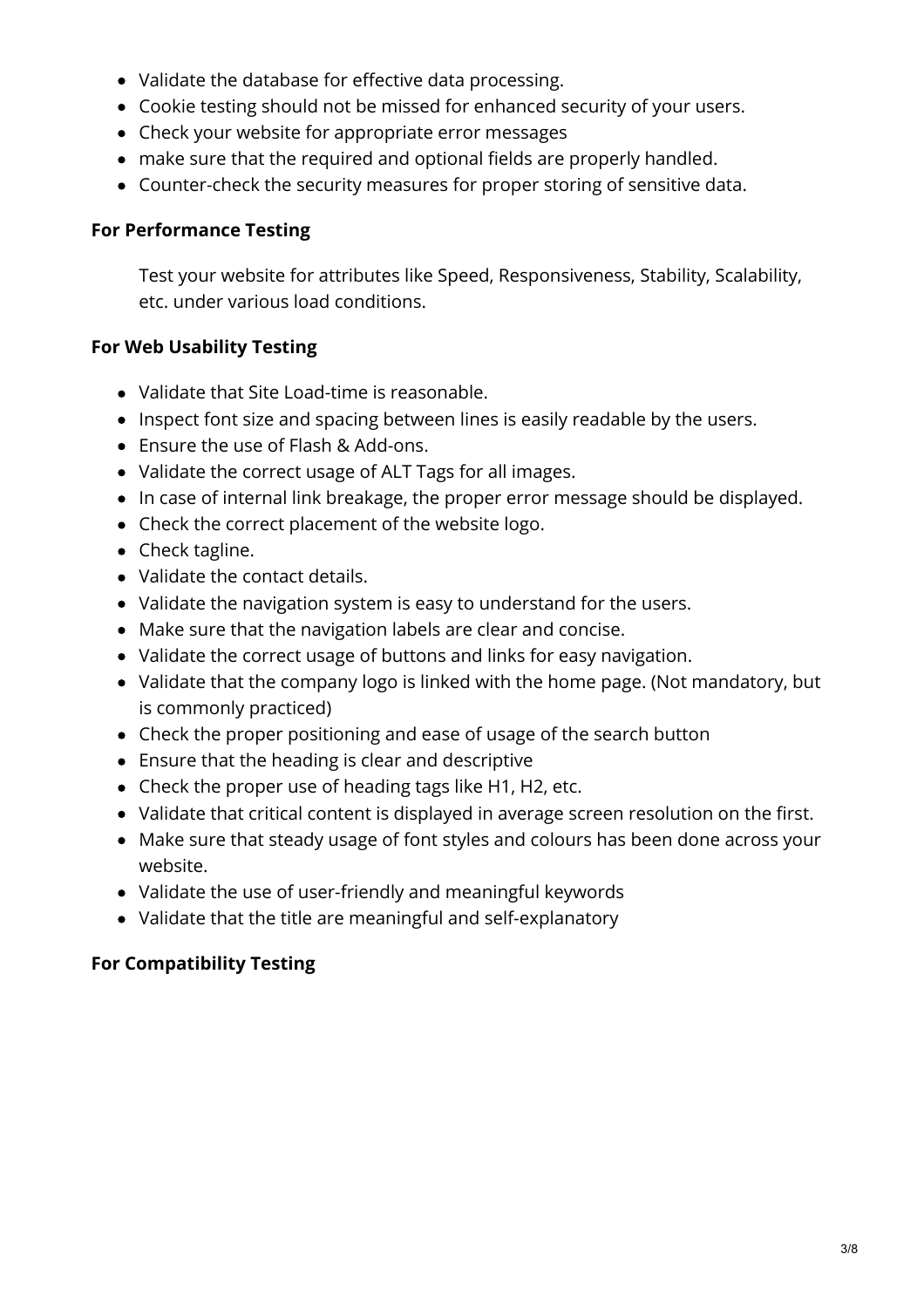

#### **Validate your website with**

- Browsers and its versions.
- Operating systems and its versions.
- Hardware configurations.
- Network environments.
- Screen resolutions.

#### **For Web Security Testing**

- Validate your website for password cracking.
- Test your website for threat exposure.
- Validate your website for URL management.
- Validate SQL injection.
- Validate your website for Cross Site Scripting (XSS).

# **Types of Web Testing**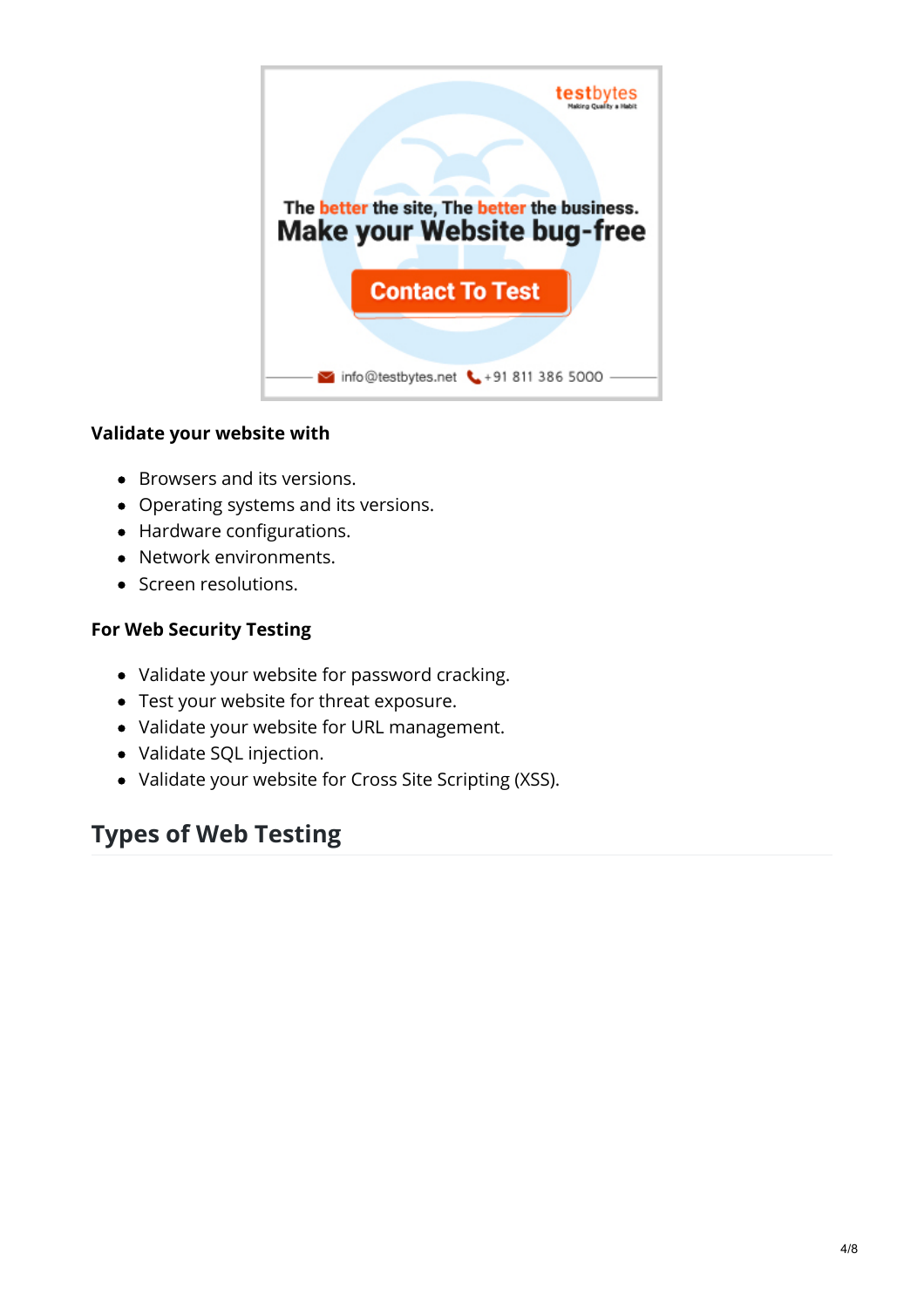

Website testing can be broadly divided into various parts:

## **#1. Functional Testing**

Tests the functionality of the website and ensure it works as per the requirement specification.

#### **#2. Browser Compatibility Testing**

Your users might be using different browsers and to offer a smooth browsing experience to ensure that you conduct a vivid round of browser [compatibility](https://www.testbytes.net/blog/browser-compatibility-testing-of-web-apps-top-5-browsers/) testing. It ensures that your website works fine on various different browsers.

#### **#3. Usability Testing**

Your website should be easy to use for the users, it should provide easy navigation, usage and look and feel to the users.

#### **#4. Accessibility Testing**

Accessibility testing can be called as a subset of [usability](https://www.testbytes.net/blog/cost-of-usability-testing/) testing, where testing is done whether your website can be easy to use by disabled people. It specifically tests if your website is designed in consideration with people with disability.

#### **#5. Performance Testing**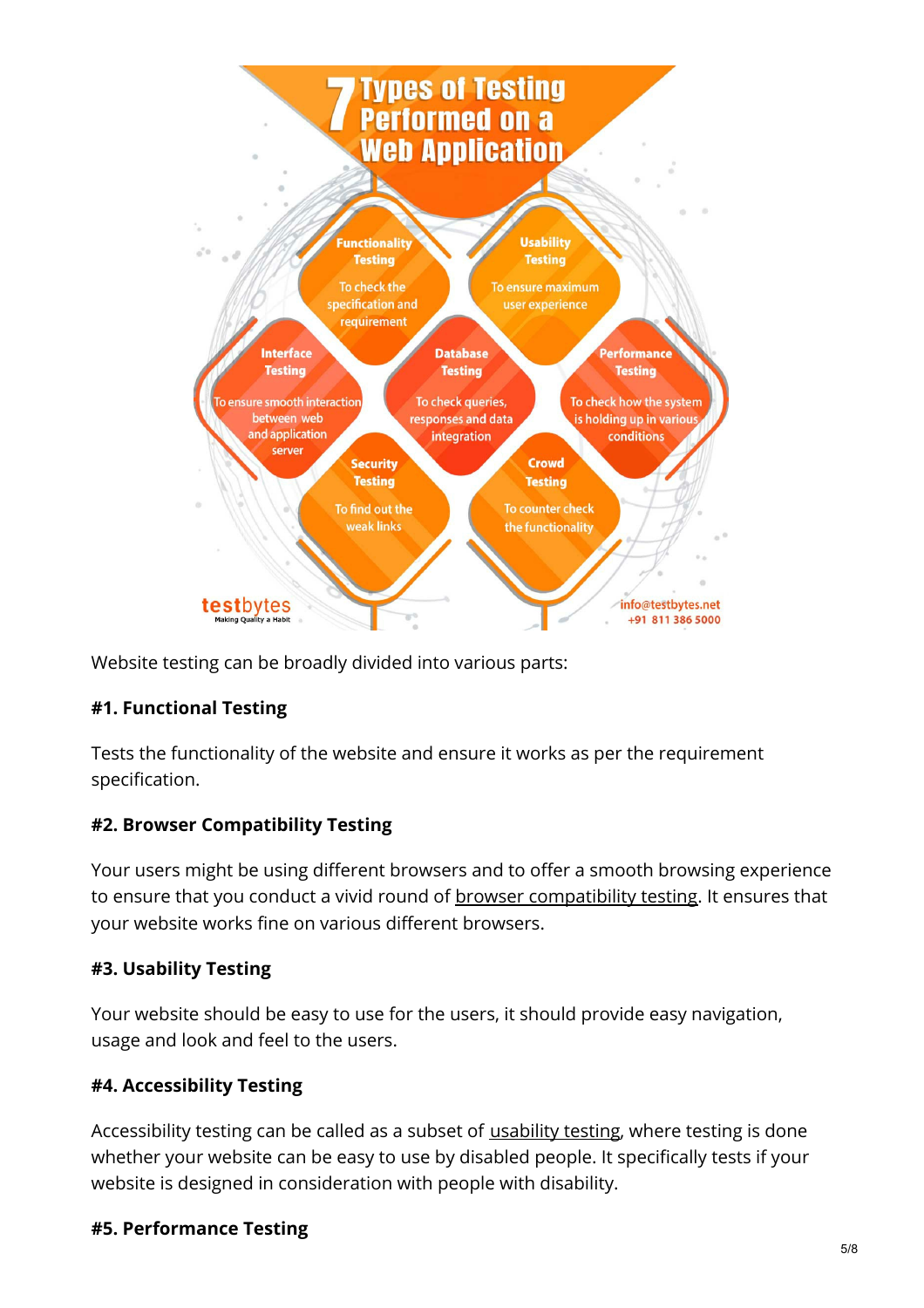Your website has to bear some load on a day to day basis. Considering an average load condition, you should ensure that your website works fine under this load condition. Hence, performance testing of the website is done to test its stability and its responsiveness under a particular load.

#### **#6. Stress and Load Testing**

Your website can at times be subjected to undue load conditions and it should be fairly designed to work properly under such heavy load conditions. Hence it is important to conduct stress and load testing to test website stability under heavy load conditions.

## **#7. Site Monitoring**

Regular down times can lessen the trust of your users on your website. Hence it is important to automatically observe your website to test for downtime.

#### **#8. Conversion Rate Testing**

Dealing with the testing of how to convert more visitors into customers, this has become the favorite website testing of the present day world.

#### **#9. Security Testing**

Websites are prone to hacking; hence testing their security is at most important.

#### **#10. Spelling and Grammar Checking**

Spelling and grammar mistakes can have a bad impression for your brand, so thoroughly check your content for spelling and grammar errors.

#### **Techniques to reduce your website testing efforts**

Some of the techniques that you can imply to reduce your testing efforts are:

#### **Automated testing**

With automated testing, you can save a lot of time manually executing every test case and can further spend that time innovating better ways to enhance your testing efforts.

#### **Mobile emulators and simulators**

Since there are huge chances of people browsing your website through mobile devices, you need to test your website in various mobile devices and operating systems.

This can be a very tiring task to test your website on hundreds of available mobile devices, operating systems, and combustion of both. And hence an easy way out is to use mobile emulators and simulators.

## **Live web testing**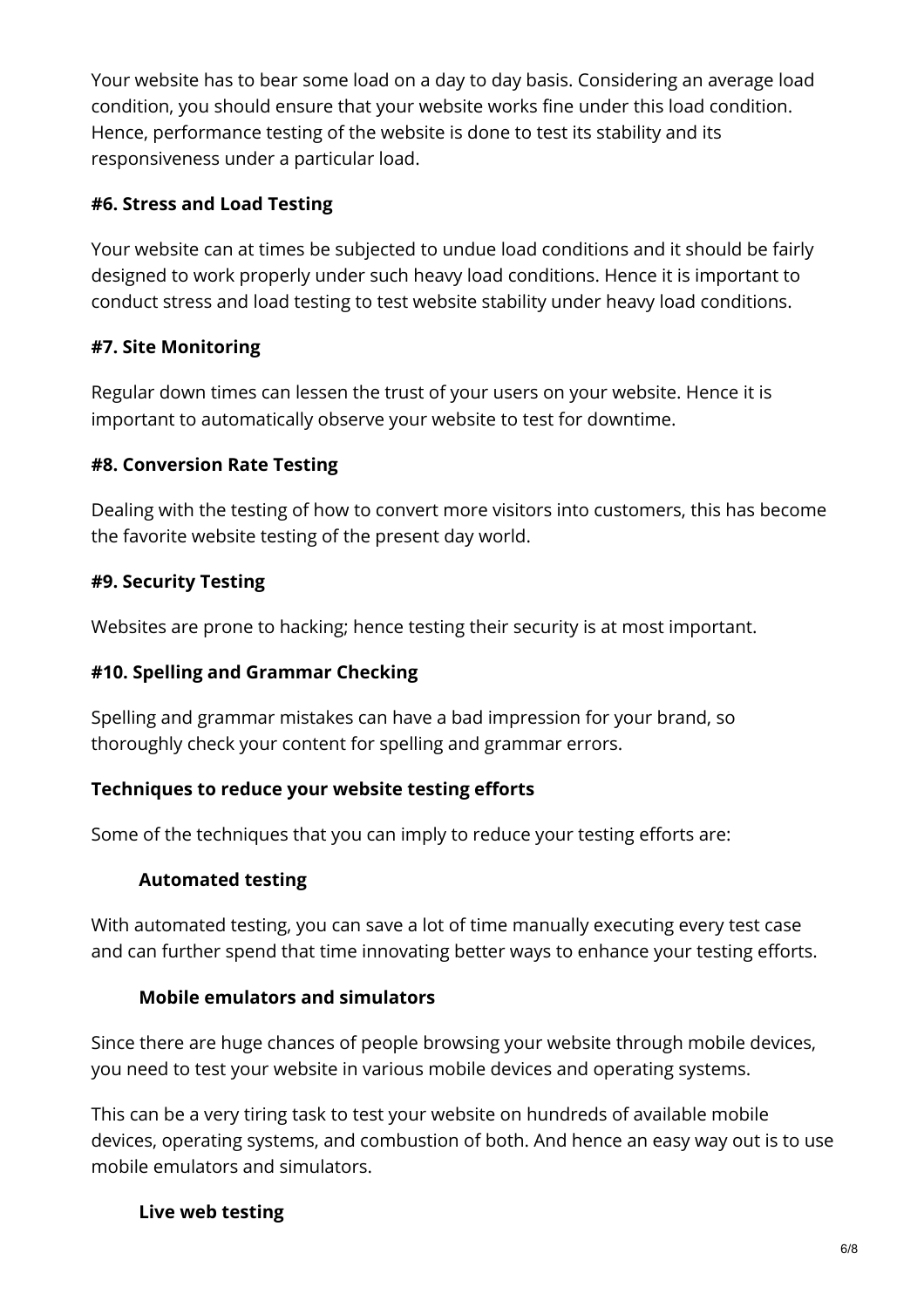Live web testing allows you to debug a website on various browsers and operating system combinations instantly available in the [Cloud](https://cloud.google.com/).

## **Website Testing Tips**

Here are some website testing tips to get better results:

#### **1) Integrate Exploratory Testing with Conventional Testing Techniques**

Exploratory testing has a few shortcomings. You can simply overcome these by assimilating exploratory testing with other testing methods. It helps in producing more reliable test results, and significantly reducing the time for testing.

#### **2) Don't miss on Sanity testing – it's important!**

Sanity testing can immensely help you in validating the functions and features of your website in reduced time.

#### **3) Validate All Third-Party Applications, Plug-ins, and Extensions**

Test if the extensions and plug-ins are completely compatible with the web application and also detect the defects in them. Remember they can adversely affect the performance of your website.

## **4) Automate the chatbox testing**

Chatbots testing has to be done in different testing environments and also the coordination among the bots needs to be rigorously tested. This can be a painstaking task and hence it is better to automate chatbox testing efforts.

## **5) Keep URL String Unalterable**

Hackers have an ability to alter URL string to hack sensitive information or to redirect your site to some malicious link. Try to keep your URL string unalterable to avoid any chances of malicious activities.

## **6) Test with a hacker's IQ**

Try testing your website with the intent of a hacker and try finding to hack a website with minimal resistance for best results.

7) Be a Part of Development Team

With the increasing adaptation of Agile methodology and DevOps learn to work in coordination with developers, business analysts, and customer.

## **Website Testing Tools**

Here are a few website testing tools that can decrease your testing efforts considerably.